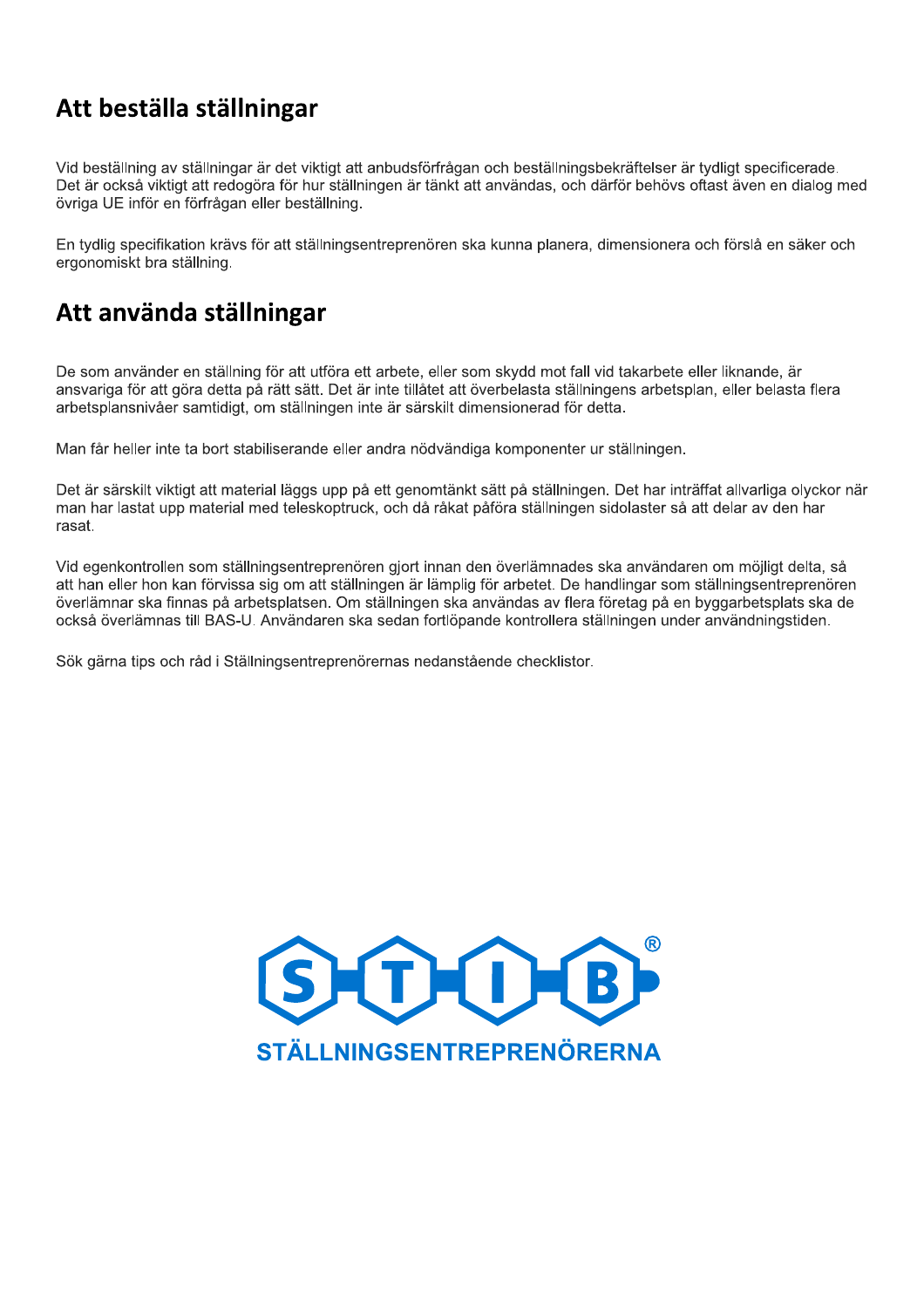# Checklista för beställare av ställningar och väderskyddstak

## Vid förfrågan/beställning



### Relevanta ritningsunderlag

Bifoga lämpliga ritningsunderlag vid förfrågan eller beställning. Om du hänvisar att ladda ned från en webbportal, beskriv vilka ritningar som är relevanta

### Markera omfattning på ritningsunderlag

Tydliggör placering av tillträdesleder, skyddstak, intagsbryggor, väderskyddstak etc.



### Komplettera med foto

Bifoga foto för förklaring av specifika detaljer



### **Tidplan**

Meddela byggstart, eventuella etappindelningar och deltider för ibruktagande

### **Underlagets beskaffenhet**

Att säkerställa underlagets bärförmåga är enligt AFS 2013:4 ett delat ansvar mellan beställare och ställningsentreprenör. Ange därför underlagets bärförmåga i kN/m<sup>2</sup>, tänk på ställningar som belastar tak, valv etc

### **Förankring**

Att säkerställa lastupptagningsförmåga för ställningens infästningar är enligt AFS 2013:4 ett delat ansvar mellan beställare och ställningsentreprenör. Här kan K-ritningar vara till stor hjälp för lämpliga infästningspunkter.

#### Typ av arbete

Vilka yrkesgrupper skall använda ställningen? Hur kan ställningen anpassas för dessa? Finns det behov av att justera bomlagshöjder under projektet? Lämpligt att samråda med övriga UE



### Bredd på arbetsplan

Ställningar delas in i breddklasser beroende på hur arbetsplanen skall användas. Principen är att det behövs 0,6 m vardera för att arbeta, för större materialuppläggning och för materialtransporter, se följande exempel:

- 0,6 m för enbart arbete på ställning, inget material eller materialtransporter på ställningen.  $\equiv$
- 1,2 m för arbete och materialuppläggning eller materialtransporter, endast två av alternativen.

1,8 m för arbete, materialuppläggning och materialtransporter, t. Ex. murarställning Eventuella konsoldelar inräknas i bredden.

### **Belastning**

Ställningar är typkontrollerade för belastning av endast ett arbetsplan åt gången, om ställningen behöver belastas på flera nivåer måste den dimensioneras särskilt för detta. Samråd med övriga UE och ställningsentreprenör om lämplig lastklass enligt tabellen nedan samt om eventuellt behov av flera belastade nivåer. Se tabell nedan.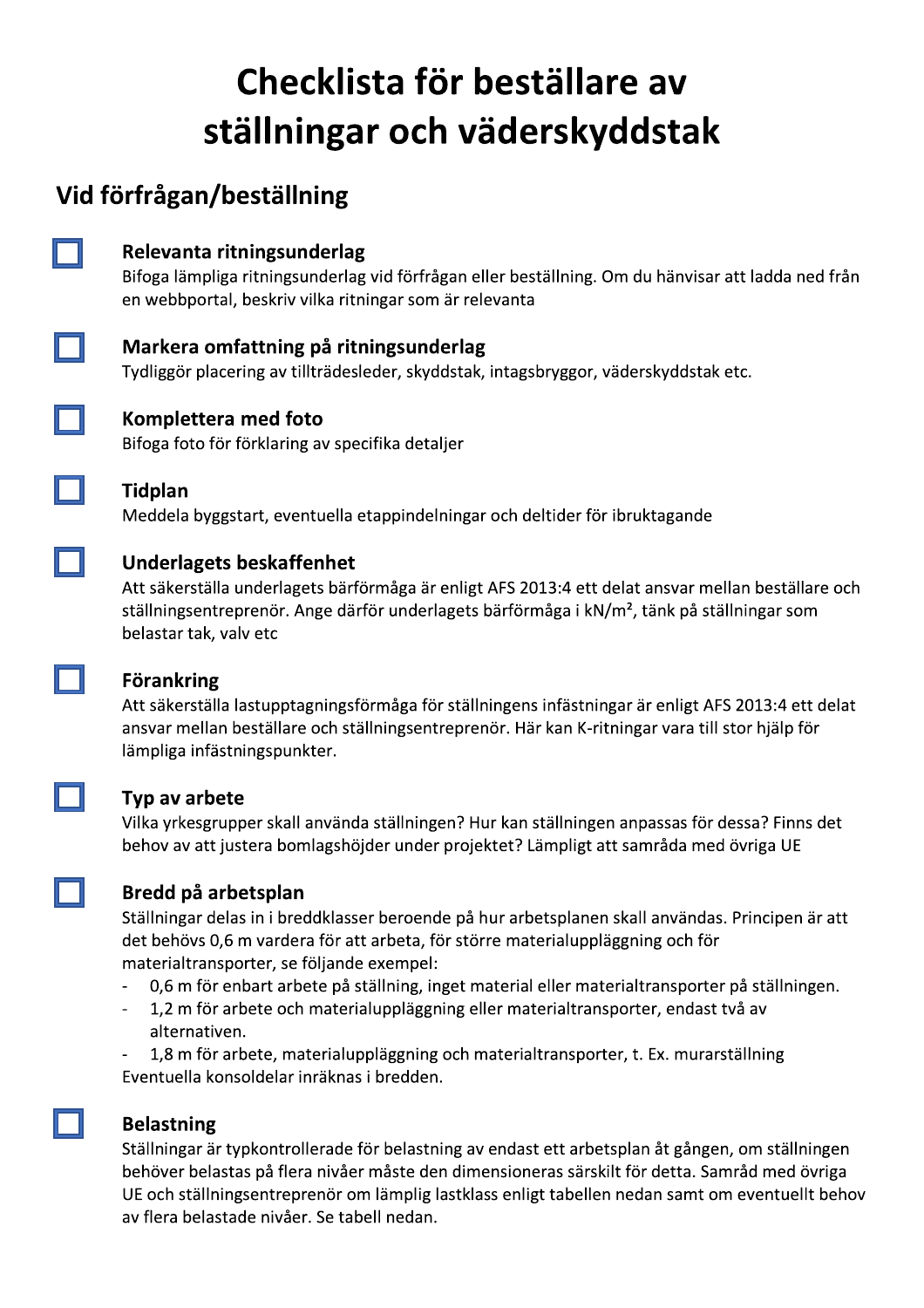| <b>Lastklass</b> | Jämt fördelad last                           | <b>Koncentrerad last</b><br>På ytan 0,5 x 0,5 m | Last av person på<br>Ytan 0,2 x 0,2 m        | <b>Delarealast</b>                                                              | <b>Delarea</b>                                                                           |
|------------------|----------------------------------------------|-------------------------------------------------|----------------------------------------------|---------------------------------------------------------------------------------|------------------------------------------------------------------------------------------|
|                  | kN/Kvm                                       | kN                                              | kN                                           | kN/Kvm                                                                          | <b>Kvm</b>                                                                               |
| з<br>4<br>ь<br>6 | 0,75<br>1,50<br>2,00<br>3,00<br>4,50<br>6,00 | 1,50<br>1,50<br>1,50<br>3,00<br>3,00<br>3,00    | 1,00<br>1,00<br>1,00<br>1,00<br>1,00<br>1,00 | $\overline{\phantom{a}}$<br>$\overline{a}$<br>$\cdots$<br>5,00<br>7,50<br>10,00 | $\overline{\phantom{a}}$<br>$\overline{\phantom{a}}$<br>$\cdots$<br>0,4A<br>0,4A<br>0,5A |



#### **Tillträde**

Behövs landgång trappa hiss? Hur många behövs? Samråd med övriga UE och ställningsentreprenör, markera placering på Skiss/ritning.

#### Skyddstak

Finns behov av skyddstak? Samråd med övriga UE och ställningsentreprenör, markera placering på skiss/ritning, exempelvis kan skyddstak behövas över entréer, vid tillträdesleder eller vid arbetsstationer nedanför ställning.



#### **Skydd vid takarbete**

Om ställning även skall utgöra skydd mot fall från exempelvis ett tak behöver skyddsräcket anpassas med hänsyn till den aktuella lutningen på taket enligt tabell 3 nedan

| <b>Klass</b>   | <b>Dimensione-</b><br>rad för typ av<br>belastning | <b>Avsedd för</b><br>lutning*, $\degree$ | Maximal höjd-<br>skillnad**, m |
|----------------|----------------------------------------------------|------------------------------------------|--------------------------------|
| $\overline{A}$ | <b>Statisk</b>                                     | $0-10$ °                                 | obegränsad                     |
| B              | Statisk och<br>dynamisk***                         | $0 - 30^\circ$                           | obegränsad                     |
| B              | Statisk och<br>dynamisk***                         | $30-60^\circ$                            | 2 <sub>m</sub>                 |
| C              | Dynamisk***                                        | $30-45^\circ$                            | obegränsad                     |
| C              | Dynamisk***                                        | $45-60^\circ$                            | 5 <sub>m</sub>                 |

#### Tabell 3 Skyddsräckesklasser beroende på lutning och höjdskillnad\*

\*Lutningarna avser den yta man arbetar på, och är tagna från standarden. \*\*Här avses höjdskillnaden mellan platsen där arbetstagaren kan stå (till exempel en bit upp på ett tak) och punkten där räcket är infäst. \*\*\*Den dynamiska lastens storlek varierar mellan klasserna B och C.



#### **Inklädnad**

Finns behov av inklädnad med plast- eller nätväv? Finns behov av regntak?



### Väderskyddstak

Finns behov av väderskyddstak? Vilka delar behöver väderskyddas? Behöver någon del vara öppningsbart?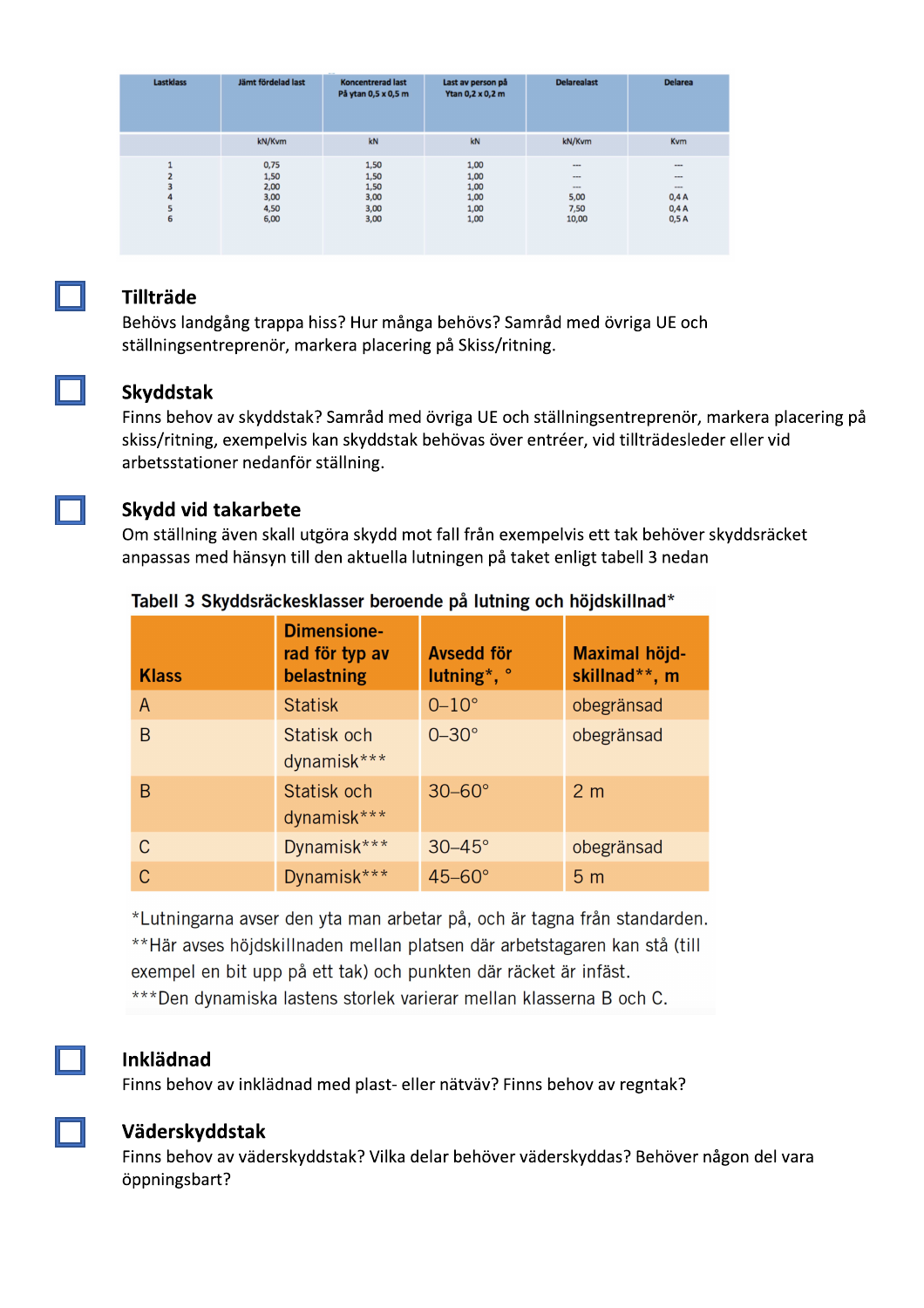### Arbetsplatsens förberedelse



#### Samordning

Hur påverkas omgivningen (övriga UE)? Underlag till BAS-U!

- Plan för uppförande- användning och nedmontering av ställning och väderskydd,  $\bullet$
- Arbetsberedning och riskanalyser,  $\bullet$

#### **APD-plan**

För ställningsentreprenörens materialupplag och avgränsningar.



#### **Underlagets beskaffenhet**

Att säkerställa underlagets bärförmåga är enligt AFS 2013:4 ett delat ansvar mellan beställare och ställningsentreprenör. Ange därför underlagets bärförmåga i kN/m<sup>2</sup>, tänk på ställningar som belastar tak, valv etc.



### Avgränsningar och skydd

Beställaren avgränsar arbetsstället, vid risk för kollisioner planera påkörningsskydd, reflexer och eventuell belysning.

Ställningsentreprenören avgränsar sitt arbetsområde inom arbetsstället.

### Kunskap och kvalifikationer

Kontrollera att ställningsbyggande personal har den utbildning som krävs. Ställningsbyggare bör vara yrkesutbildade och kan påvisa detta genom uppvisande av STIB kompetensbevis, BYN yrkesbevis eller BYN erkännandeintyg. Tilläggsutbildning krävs för att få arbeta med väderskydd, detta kan påvisas genom uppvisande av utbildningsbevis.

Särskilda regler gäller för lärlingar som genomgår yrkesutbildning, dessa skall handledas av yrkesutbildad personal och skall vara registrerade genom BYN och kan påvisa detta genom uppvisande av elektronisk lärlingsbok.

### Kontroll och övertagande av ställning och väderskydd



### Kontroll

Ställningsentreprenören skall göra en egenkontroll innan överlämnande till beställaren. Ställningsentreprenörens egenkontroll skall dokumenteras i en särskild handling. Ställningsentreprenörerna, STIBs framtagna "Checklista egenkontroll ställningen/väderskyddet" är lämpliga att använda vid kontrollen, se bilagda checklistor.

Användaren har samma skyldighet som Ställningsentreprenören att kontrollera ställningen eller väderskyddet, enligt föreskrifterna om användning av arbetsutrustning. Det är därför lämpligt att samordna kontrollen.